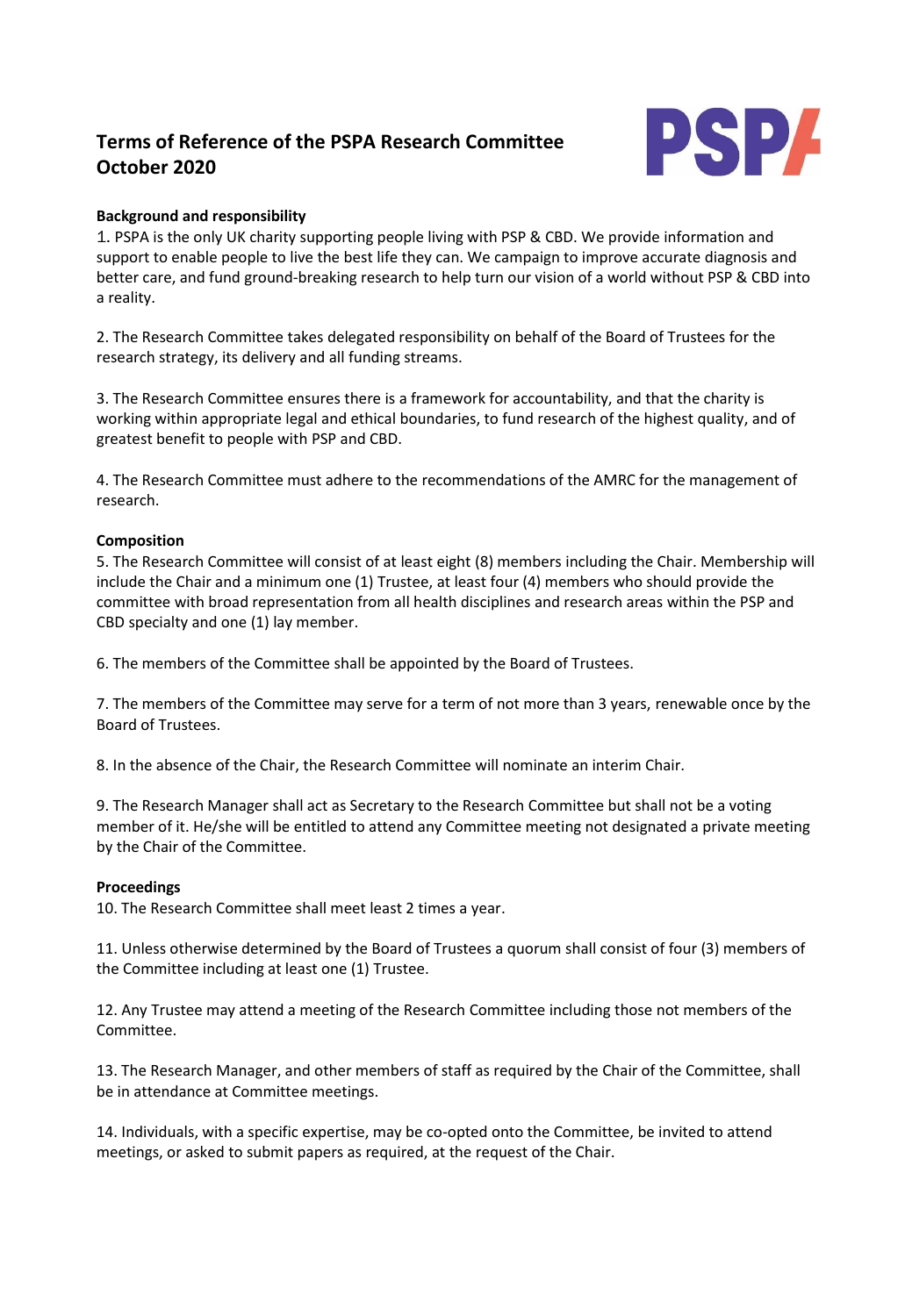## **Reporting**

15. The Research Committee shall report back to the Board of Trustees at least twice a year

16. The Committee will provide minutes of all its meetings for review at the meetings of the Board of Trustees.

#### **Main Duties**

17. To support the Research Strategy of PSPA by:

- identifying new opportunities or areas of research most important to the charitable goals of PSPA
- aligning patient-centred research strategies with other funders working in the field
- raising research priorities on the UK research agenda, identify potential funding or research partners, to stimulate research in thematic priority areas
- advising on opportunities for periodic calls for proposals in priority areas, exploring potential funding partnerships with individuals, companies or organisations with common interests.

18. To support research management by:

- recommending to the Board of Trustees the proportion of funds to be allocated annually to different funding streams according to strategic objectives and variations in overall research funds available
- ensuring that all research supported by PSPA is conducted to the to the highest levels of integrity, clarity and good management by working with the PSPA Research Manager and following the Association of Medical Research Charities (AMRC) guidance on the management of research
- enabling the development and maintenance of a set of objectives to evaluate grant applications
- ensuring a clear application peer review process is followed under the guidance of the Research Manager
- ensuring an adequate system of grant management, including internal control, is implemented and maintained to safeguard all assets and liabilities
- ensuring consistency in decision-making and grant management across all grant funding streams.
- 19. To encourage greater patient engagement and participation in research and clinical trials
	- identifying guidance for patients and researchers on taking part in clinical trials and research studies
	- identifying opportunities for research engagement
	- identifying links to published research.

20. To support research communication by:

- identifying objectives to assess and communicate the impact of research, and how the charity will support researchers beyond the award of the grant
- engaging support from existing and new stakeholders, including individuals and funding partners
- ensuring the effective communication of research progress and achievements.

#### **Confidentiality and Conflicts of Interest**

21. All documents, materials and associated information made available to committee members must be treated as strictly confidential and shall not be shared, disclosed to, or discussed with any other parties, and no personal use shall be made of any information, documents or materials.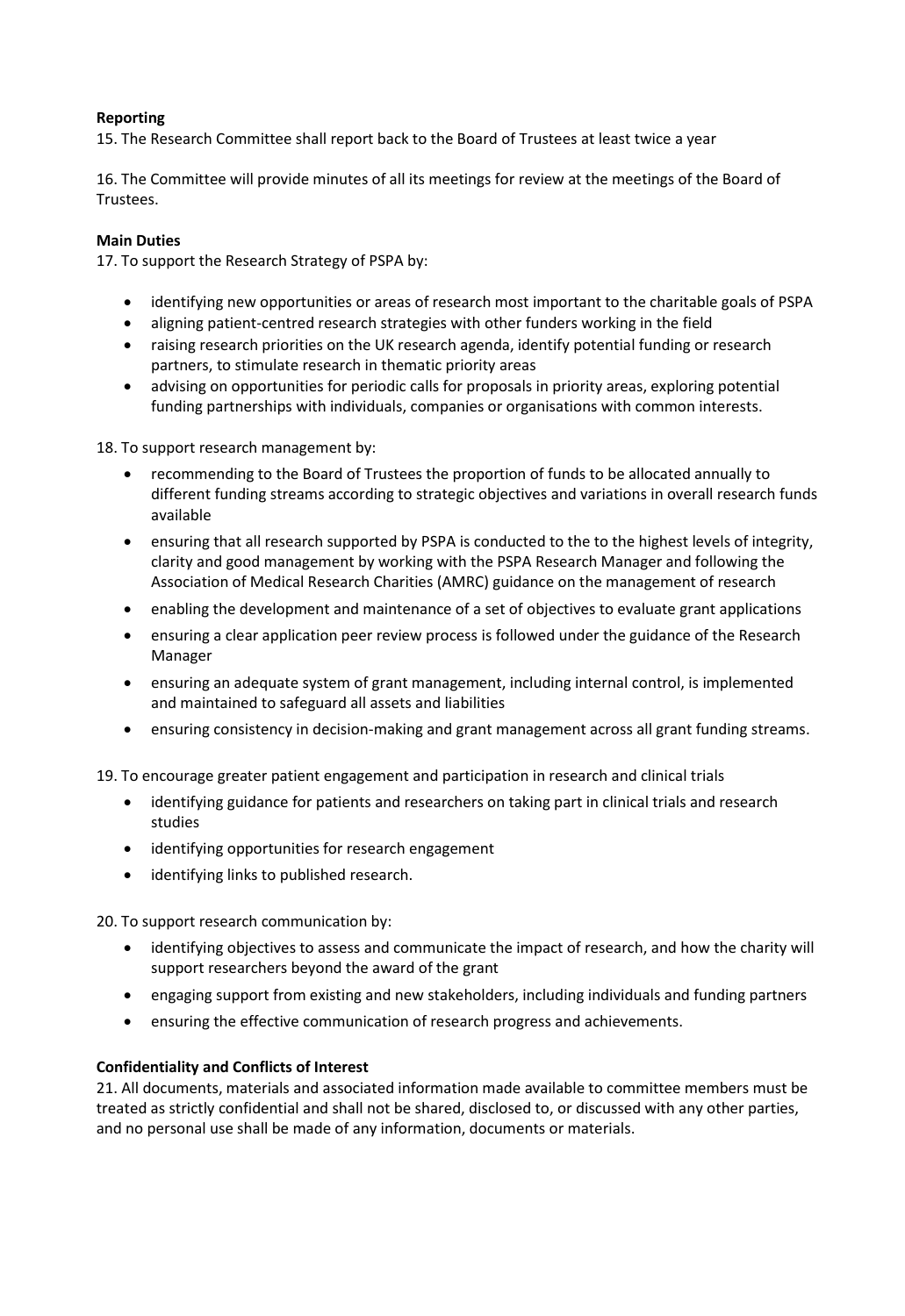22. To ensure openness and fairness any potential conflicts of interest with the business of the Committee must be declared immediately to the Research Manager at the PSPA.

23. A Committee Member cannot take part in the recommendation of an application for which they have a personal or institutional interest in the research that is being undertaken which may inappropriately influence or bias judgement.

24. To ensure openness and fairness, all members must declare any conflict of interest with the Research Manager, before the meeting.

25. A Conflict of Interest applies if a Committee Member fits any of the following criteria:

- is approached by an applicant for technical advice on an application, he or she may provide advice, but must report this to the Chair and Research Manager. They may subsequently be asked by the chair to absent themselves from a discussion of the application concerned.
- is a named party on a grant application, either as PI, co-applicant, collaborator, or Head of Department
- has a close personal or familial relationship with any of the named parties on a grant application
- is employed at the same Research Institute as the lead applicant or a co-applicant of the grant application
- is seen as a direct competitor of the applicant (e.g. they are funded or applying for funding on a similar project to the proposal under discussion) or have collaborated or published with the proposal applicant within the past three years, or work in the same institution, should declare an interest and may be asked to withdraw from the meeting for that application, or may be allowed to stay, but not vote on the application.

26. Any conflicted member will be excluded from the discussion on that issue for which they are in conflict, and will be asked to leave the room.

27. If the Chairman of the Committee has a conflict then another member will be asked to take on his role during the discussion of the business related to the said conflict.

28. The Chairman and Research Manager reserve the right to advise a Member not to attend a meeting.

29. All conflicts will be recorded in the minutes of the meeting which will act as the conflict register.

#### **Resolution conflicts of interest**

30. The Charity recognises that the majority of conflicts or potential conflicts will relate to a particular issue and as such will not present any long term restrictions on an individual's ability to work sit on the Committee.

31. In a small number of cases, major conflicts of interest may arise which compromise a member's ability to continue in their position on the Committee. Where such a situation arises the matter will be taken to the Board of Trustees by the Committee Chair and the Research Manager.

32. All members will sign an acceptance of the terms of reference, confidentiality and conflicts of interest form (Appendix 1).